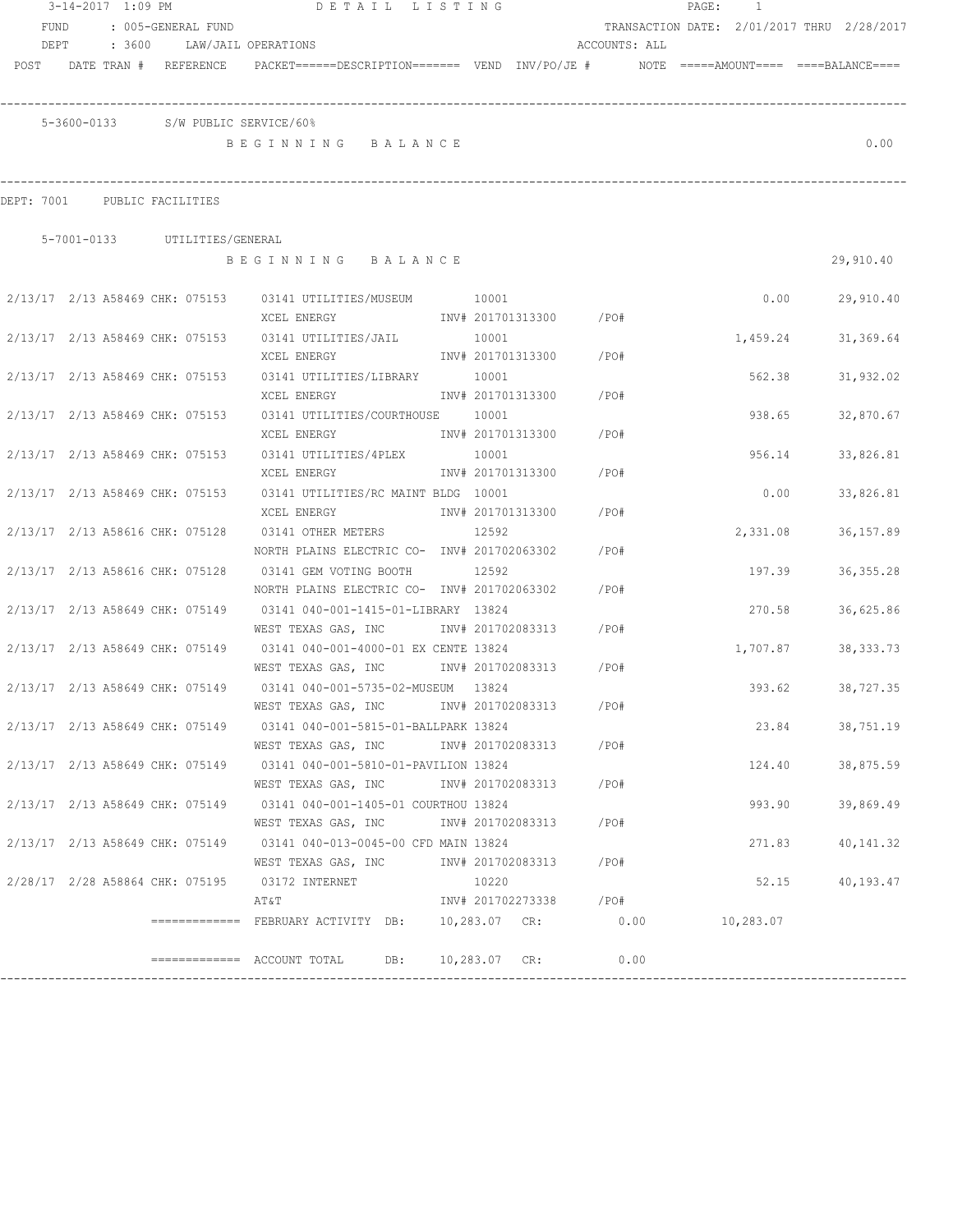| 3-14-2017 1:09 PM             | DETAIL LISTING                                                                                                  |            | PAGE:                                      | 2               |          |
|-------------------------------|-----------------------------------------------------------------------------------------------------------------|------------|--------------------------------------------|-----------------|----------|
| FUND<br>: 005-GENERAL FUND    |                                                                                                                 |            | TRANSACTION DATE: 2/01/2017 THRU 2/28/2017 |                 |          |
| DEPT : 7016 CEMETERY          |                                                                                                                 |            | ACCOUNTS: ALL                              |                 |          |
|                               | POST DATE TRAN # REFERENCE PACKET======DESCRIPTION======= VEND INV/PO/JE # NOTE =====AMOUNT==== ====BALANCE==== |            |                                            |                 |          |
|                               |                                                                                                                 |            |                                            |                 |          |
| DEPT: 7016 CEMETERY           |                                                                                                                 |            |                                            |                 |          |
|                               |                                                                                                                 |            |                                            |                 |          |
| 5-7016-0133 UTILITIES         |                                                                                                                 |            |                                            |                 |          |
|                               | BEGINNING BALANCE                                                                                               |            |                                            |                 | 48.54    |
|                               | 2/13/17 2/13 A58469 CHK: 075153 03141 UTILITIES/CEMETERY 10001                                                  |            |                                            | 0.00            | 48.54    |
|                               | XCEL ENERGY 1NV# 201701313300 / PO#                                                                             |            |                                            |                 |          |
|                               | ============ FEBRUARY ACTIVITY DB: 0.00 CR: 0.00                                                                |            |                                            | 0.00            |          |
|                               |                                                                                                                 |            |                                            |                 |          |
|                               | ============= ACCOUNT TOTAL DB: 0.00 CR:                                                                        |            | 0.00                                       |                 |          |
|                               |                                                                                                                 |            |                                            |                 |          |
|                               | 000 ERRORS IN THIS REPORT! *-*-*-*-*-*-*-*-*-*-*-*-*-*-                                                         |            |                                            |                 |          |
|                               |                                                                                                                 |            |                                            |                 |          |
|                               | ** REPORT TOTALS ** --- DEBITS --- -- CREDITS ---                                                               |            |                                            |                 |          |
|                               | BEGINNING BALANCES:                                                                                             | 29,958.94  | 0.00                                       |                 |          |
|                               | REPORTED ACTIVITY:                                                                                              | 10,283.07  | 0.00                                       |                 |          |
|                               | ENDING BALANCES:                                                                                                | 40,242.01  | 0.00                                       |                 |          |
|                               | TOTAL FUND ENDING BALANCE:                                                                                      | 40,242.01  |                                            |                 |          |
| FUND: 010-AIRPORT             |                                                                                                                 |            |                                            |                 |          |
| DEPT: 7010 AIRPORT            |                                                                                                                 |            |                                            |                 |          |
|                               |                                                                                                                 |            |                                            |                 |          |
| 5-7010-0133 UTILITIES         |                                                                                                                 |            |                                            |                 |          |
|                               | BEGINNING BALANCE                                                                                               |            |                                            |                 | 1,760.76 |
|                               |                                                                                                                 |            |                                            |                 |          |
|                               | 2/13/17 2/13 A58466 CHK: 001155 03142 NORTH PLAINS ELECTRIC CO 12592                                            |            |                                            | 658.83 2,419.59 |          |
|                               | NORTH PLAINS ELECTRIC CO- INV# 201702063306 / PO#                                                               |            |                                            |                 |          |
|                               | ============= FEBRUARY ACTIVITY DB: 658.83 CR:                                                                  |            | 0.00                                       | 658.83          |          |
|                               |                                                                                                                 |            |                                            |                 |          |
|                               | ============= ACCOUNT TOTAL DB:                                                                                 | 658.83 CR: | 0.00                                       |                 |          |
|                               | 000 ERRORS IN THIS REPORT! *-*-*-*-*-*-*-*-*-*-*-*-*-*-                                                         |            |                                            |                 |          |
|                               |                                                                                                                 |            |                                            |                 |          |
|                               | ** REPORT TOTALS ** --- DEBITS --- -- -- CREDITS ---                                                            |            |                                            |                 |          |
|                               | BEGINNING BALANCES:                                                                                             | 1,760.76   | 0.00                                       |                 |          |
|                               | REPORTED ACTIVITY:                                                                                              | 658.83     | 0.00                                       |                 |          |
|                               | ENDING BALANCES:                                                                                                | 2,419.59   | 0.00                                       |                 |          |
|                               | TOTAL FUND ENDING BALANCE:                                                                                      | 2,419.59   |                                            |                 |          |
|                               |                                                                                                                 |            |                                            |                 |          |
| FUND: 011-ROAD & BRIDGE PCT 1 |                                                                                                                 |            |                                            |                 |          |
|                               |                                                                                                                 |            |                                            |                 |          |
| DEPT: 4011 ROAD & BRIDGE 1    |                                                                                                                 |            |                                            |                 |          |

5-4011-0133 UTILITIES/PCT 1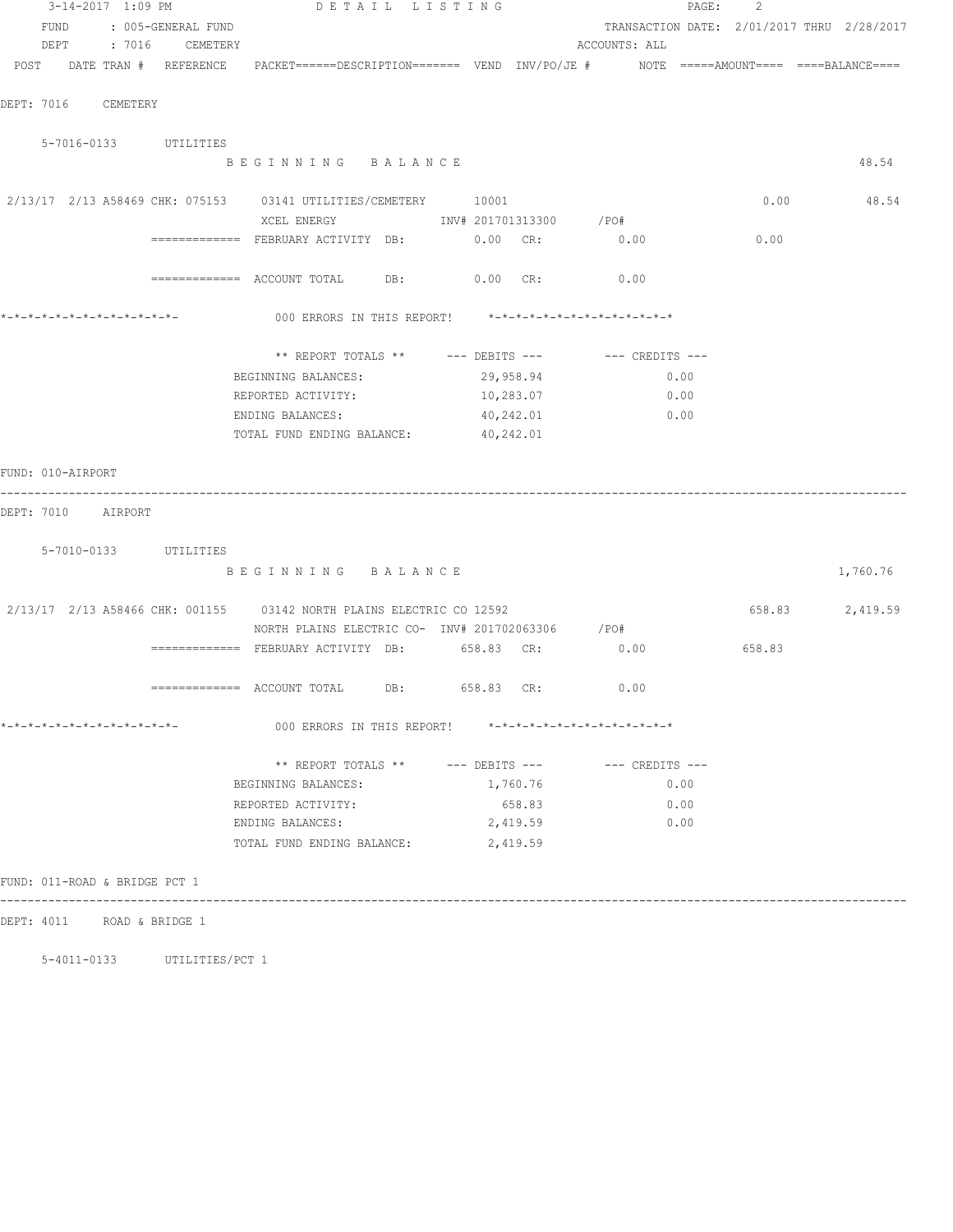|                               | 3-14-2017 1:09 PM           |  | DETAIL LISTING                                                                                                      |       |          |               |      | PAGE:<br>-3 |                                            |
|-------------------------------|-----------------------------|--|---------------------------------------------------------------------------------------------------------------------|-------|----------|---------------|------|-------------|--------------------------------------------|
| FUND                          |                             |  | : 011-ROAD & BRIDGE PCT 1                                                                                           |       |          |               |      |             | TRANSACTION DATE: 2/01/2017 THRU 2/28/2017 |
|                               |                             |  | DEPT : 4011 ROAD & BRIDGE 1                                                                                         |       |          | ACCOUNTS: ALL |      |             |                                            |
|                               |                             |  | POST DATE TRAN # REFERENCE PACKET======DESCRIPTION======= VEND INV/PO/JE # NOTE =====AMOUNT==== ====BALANCE====     |       |          |               |      |             |                                            |
|                               |                             |  | BEGINNING BALANCE                                                                                                   |       |          |               |      |             | 693.03                                     |
|                               |                             |  | 2/13/17  2/13  A58616  CHK:  075128  03141  PCT  1<br>NORTH PLAINS ELECTRIC CO- INV# 201702063302 / PO#             | 12592 |          |               |      |             | 150.26 843.29                              |
|                               |                             |  | 2/13/17 2/13 A58649 CHK: 075149 03141 040-001-3995-01-PCT 1 BA 13824<br>WEST TEXAS GAS, INC MOV# 201702083313 / PO# |       |          |               |      |             | 308.68 1,151.97                            |
|                               |                             |  |                                                                                                                     |       |          |               |      |             |                                            |
|                               |                             |  | ============ ACCOUNT TOTAL DB: 458.94 CR: 0.00                                                                      |       |          |               |      |             |                                            |
| *-*-*-*-*-*-*-*-*-*-*-*-*-    |                             |  | 000 ERRORS IN THIS REPORT! *-*-*-*-*-*-*-*-*-*-*-*-*-*-                                                             |       |          |               |      |             |                                            |
|                               |                             |  | ** REPORT TOTALS ** --- DEBITS --- -- -- CREDITS ---                                                                |       |          |               |      |             |                                            |
|                               |                             |  | BEGINNING BALANCES:                                                                                                 |       | 693.03   |               | 0.00 |             |                                            |
|                               |                             |  | REPORTED ACTIVITY:                                                                                                  |       | 458.94   |               | 0.00 |             |                                            |
|                               |                             |  | ENDING BALANCES:                                                                                                    |       | 1,151.97 |               | 0.00 |             |                                            |
|                               |                             |  | TOTAL FUND ENDING BALANCE: 1,151.97                                                                                 |       |          |               |      |             |                                            |
| FUND: 012-ROAD & BRIDGE PCT 2 |                             |  |                                                                                                                     |       |          |               |      |             |                                            |
| DEPT: 4012 ROAD & BRIDGE 2    | ----------------            |  |                                                                                                                     |       |          |               |      |             |                                            |
|                               | 5-4012-0133 UTILITIES/PCT 2 |  |                                                                                                                     |       |          |               |      |             |                                            |
|                               |                             |  | BEGINNING BALANCE                                                                                                   |       |          |               |      |             | 672.51                                     |
|                               |                             |  | 2/13/17  2/13  A58616  CHK:  075128  03141  PCT  2                                                                  | 12592 |          |               |      | 197.25      | 869.76                                     |
|                               |                             |  | NORTH PLAINS ELECTRIC CO- INV# 201702063302 / PO#                                                                   |       |          |               |      |             |                                            |
|                               |                             |  | 2/22/17 2/22 A58817 CHK: 075175 03169 PCT 2 PHONE 13882                                                             |       |          |               |      | 78.55       | 948.31                                     |
|                               |                             |  | WINDSTREAM 1NV# 201702223329 /PO#                                                                                   |       |          |               |      |             |                                            |
|                               |                             |  | ============ FEBRUARY ACTIVITY DB: 275.80 CR: 0.00                                                                  |       |          |               |      | 275.80      |                                            |
|                               |                             |  | ============= ACCOUNT TOTAL DB: 275.80 CR:                                                                          |       |          |               | 0.00 |             |                                            |
| *-*-*-*-*-*-*-*-*-*-*-*-*-*-  |                             |  | 000 ERRORS IN THIS REPORT! *-*-*-*-*-*-*-*-*-*-*-*-*-*-                                                             |       |          |               |      |             |                                            |
|                               |                             |  | ** REPORT TOTALS ** --- DEBITS --- -- -- CREDITS ---                                                                |       |          |               |      |             |                                            |
|                               |                             |  | BEGINNING BALANCES:                                                                                                 |       | 672.51   |               | 0.00 |             |                                            |
|                               |                             |  | REPORTED ACTIVITY:                                                                                                  |       | 275.80   |               | 0.00 |             |                                            |
|                               |                             |  | ENDING BALANCES:                                                                                                    |       | 948.31   |               | 0.00 |             |                                            |
|                               |                             |  | TOTAL FUND ENDING BALANCE:                                                                                          |       | 948.31   |               |      |             |                                            |
| FUND: 013-ROAD & BRIDGE PCT 3 |                             |  |                                                                                                                     |       |          |               |      |             |                                            |

------------------------------------------------------------------------------------------------------------------------------------

DEPT: 4013 ROAD & BRIDGE 3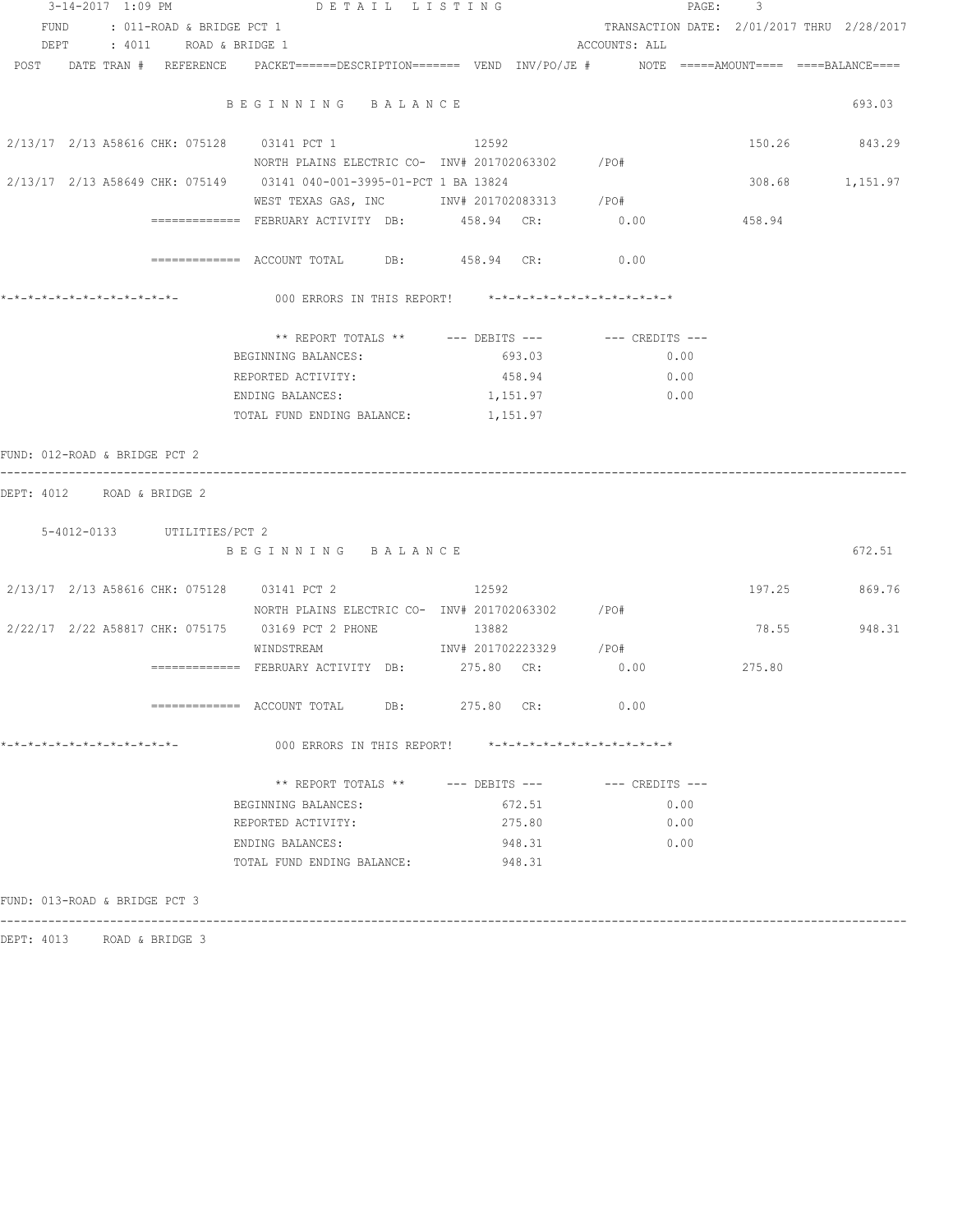|                    | 3-14-2017 1:09 PM             |                             | DETAIL LISTING                                                                            |                         |                                            | PAGE: 4         |        |
|--------------------|-------------------------------|-----------------------------|-------------------------------------------------------------------------------------------|-------------------------|--------------------------------------------|-----------------|--------|
| FUND               |                               | : 013-ROAD & BRIDGE PCT 3   |                                                                                           |                         | TRANSACTION DATE: 2/01/2017 THRU 2/28/2017 |                 |        |
|                    |                               | DEPT : 4013 ROAD & BRIDGE 3 |                                                                                           |                         | ACCOUNTS: ALL                              |                 |        |
|                    |                               | POST DATE TRAN # REFERENCE  | PACKET======DESCRIPTION======= VEND INV/PO/JE #     NOTE =====AMOUNT====  ====BALANCE==== |                         |                                            |                 |        |
|                    |                               |                             |                                                                                           |                         |                                            |                 |        |
|                    |                               | 5-4013-0133 UTILITIES/PCT 3 |                                                                                           |                         |                                            |                 |        |
|                    |                               |                             | BEGINNING BALANCE                                                                         |                         |                                            |                 | 705.92 |
|                    |                               |                             |                                                                                           |                         |                                            |                 |        |
|                    |                               |                             | 2/13/17  2/13  A58616  CHK:  075128   03141  PCT  3                                       | 12592                   |                                            | 251.11 957.03   |        |
|                    |                               |                             | NORTH PLAINS ELECTRIC CO- INV# 201702063302 / PO#                                         |                         |                                            |                 |        |
|                    |                               |                             | 2/28/17  2/28  A58864  CHK: 075195  03172  PCT 3  PHONE                                   | 10220                   |                                            | 227.34 1,184.37 |        |
|                    |                               |                             | $AT\&T$                                                                                   | INV# 201702273339 / PO# |                                            |                 |        |
|                    |                               |                             | ============= FEBRUARY ACTIVITY DB: 478.45 CR: 0.00                                       |                         |                                            | 478.45          |        |
|                    |                               |                             |                                                                                           |                         |                                            |                 |        |
|                    |                               |                             | ============ ACCOUNT TOTAL DB: 478.45 CR: 0.00                                            |                         |                                            |                 |        |
|                    |                               |                             |                                                                                           |                         |                                            |                 |        |
|                    |                               |                             | 000 ERRORS IN THIS REPORT! *-*-*-*-*-*-*-*-*-*-*-*-*-*-                                   |                         |                                            |                 |        |
|                    |                               |                             |                                                                                           |                         |                                            |                 |        |
|                    |                               |                             | ** REPORT TOTALS ** --- DEBITS --- -- CREDITS ---                                         |                         |                                            |                 |        |
|                    |                               |                             | BEGINNING BALANCES:                                                                       | 705.92                  | 0.00                                       |                 |        |
|                    |                               |                             | REPORTED ACTIVITY:                                                                        | 478.45                  | 0.00                                       |                 |        |
|                    |                               |                             | ENDING BALANCES:                                                                          | 1,184.37                | 0.00                                       |                 |        |
|                    |                               |                             | TOTAL FUND ENDING BALANCE:                                                                | 1,184.37                |                                            |                 |        |
|                    |                               |                             |                                                                                           |                         |                                            |                 |        |
|                    | FUND: 014-ROAD & BRIDGE PCT 4 |                             |                                                                                           |                         |                                            |                 |        |
|                    |                               |                             |                                                                                           |                         |                                            |                 |        |
|                    | DEPT: 4014 ROAD & BRIDGE 4    |                             |                                                                                           |                         |                                            |                 |        |
|                    |                               |                             |                                                                                           |                         |                                            |                 |        |
|                    |                               | 5-4014-0133 UTILITIES/PCT 4 |                                                                                           |                         |                                            |                 |        |
|                    |                               |                             | BEGINNING BALANCE                                                                         |                         |                                            |                 | 753.03 |
|                    |                               |                             |                                                                                           |                         |                                            |                 |        |
|                    |                               |                             | 2/13/17  2/13  A58598  CHK: 075119  03141  PCT  4  PHONE  11931                           |                         |                                            | 44.12CR 708.91  |        |
|                    |                               |                             | JP MORGAN CHASE 1NV# 201702093314 /PO#                                                    |                         |                                            |                 |        |
|                    |                               |                             | 2/13/17 2/13 A58616 CHK: 075128 03141 PCT 4                                               | 12592                   |                                            | 352.45 1,061.36 |        |
|                    |                               |                             | NORTH PLAINS ELECTRIC CO- INV# 201702063302 / PO#                                         |                         |                                            |                 |        |
|                    |                               |                             | ============= FEBRUARY ACTIVITY DB: 352.45 CR:                                            |                         | 44.12CR                                    | 308.33          |        |
|                    |                               |                             |                                                                                           |                         |                                            |                 |        |
|                    |                               |                             | ============ ACCOUNT TOTAL DB: 352.45 CR: 44.12CR                                         |                         |                                            |                 |        |
|                    |                               |                             |                                                                                           |                         |                                            |                 |        |
|                    |                               |                             | 000 ERRORS IN THIS REPORT! *-*-*-*-*-*-*-*-*-*-*-*-*-*-                                   |                         |                                            |                 |        |
|                    |                               |                             |                                                                                           |                         |                                            |                 |        |
|                    |                               |                             | ** REPORT TOTALS ** --- DEBITS --- -- CREDITS ---                                         |                         |                                            |                 |        |
|                    |                               |                             | BEGINNING BALANCES:                                                                       | 753.03                  | 0.00                                       |                 |        |
|                    |                               |                             | REPORTED ACTIVITY:                                                                        | 352.45                  | 44.12CR                                    |                 |        |
|                    |                               |                             | ENDING BALANCES:                                                                          | 1,105.48                | 44.12CR                                    |                 |        |
|                    |                               |                             | TOTAL FUND ENDING BALANCE:                                                                | 1,061.36                |                                            |                 |        |
|                    |                               |                             |                                                                                           |                         |                                            |                 |        |
| FUND: 016-CEMETERY |                               |                             |                                                                                           |                         |                                            |                 |        |
|                    |                               |                             |                                                                                           |                         |                                            |                 |        |

DEPT: 7016 CEMETERY